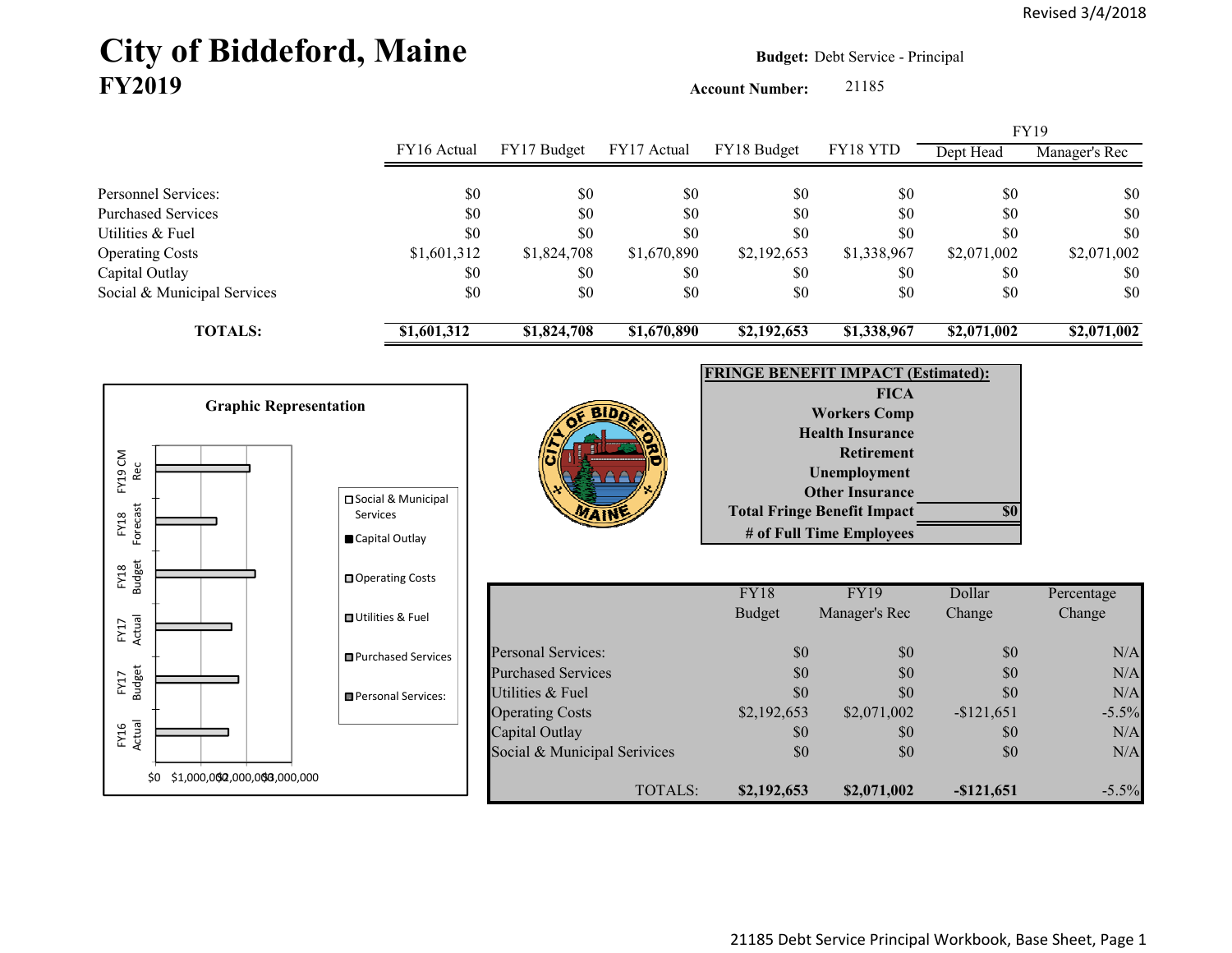## Other Operating Costs

|        | Account                                                       | <b>FY16</b>              | FY17                     | FY17                     | <b>FY18</b>              | <b>FY18</b>              | <b>FY19</b>              |                          |
|--------|---------------------------------------------------------------|--------------------------|--------------------------|--------------------------|--------------------------|--------------------------|--------------------------|--------------------------|
| Number | Description                                                   | Actual                   | Budget                   | Actual                   | Budget                   | YTD 02/28/18             | Dept Head                | Mgr's Rec                |
|        | 60750 Bond Principal Expense<br>60754 Lease Principal Expense | \$1,078,384<br>\$522,927 | \$1,191,164<br>\$633,544 | \$1,136,957<br>\$533,932 | \$1,646,424<br>\$546,229 | \$1,033,621<br>\$305,345 | \$1,526,803<br>\$544,199 | \$1,526,803<br>\$544,199 |
| Totals |                                                               | \$1,601,312              | \$1,824,708              | \$1,670,890              | \$2,192,653              | \$1,338,967              | \$2,071,002              | \$2,071,002              |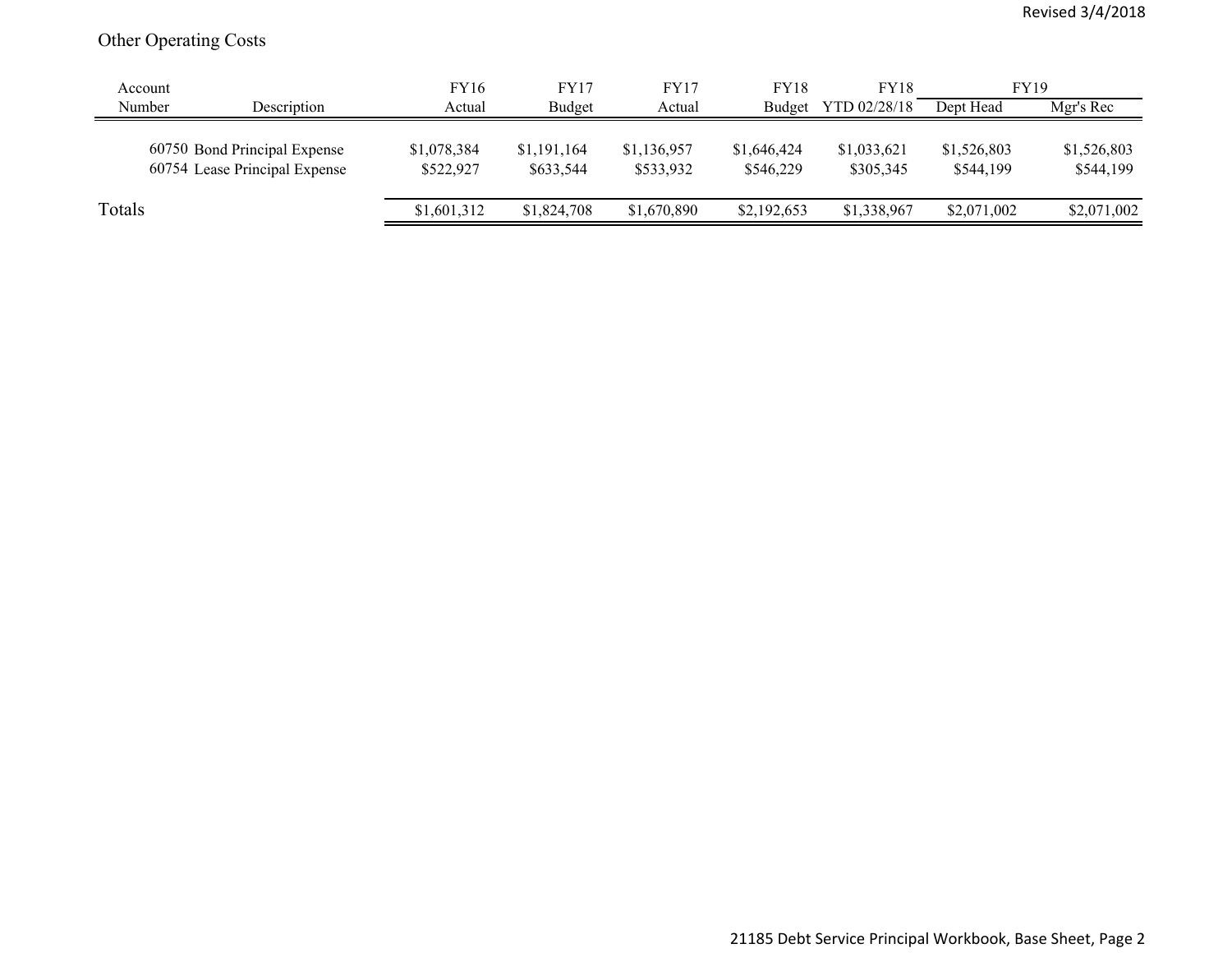

## **Fiscal Year 2019 Budget Request**

March 4, 2018 **Department:** Debt Service - Principal

Account Title: Bond Principal Expense

Department Number: 21185 21185 Account Number: 60750

| FY2016         | FY 2017        | FY 2017        | FY 2018        | FY 2018        |
|----------------|----------------|----------------|----------------|----------------|
| Actual         | <b>Budget</b>  | Actual         | <b>Budget</b>  | Est. Expended  |
| \$1,078,384.26 | \$1,191,164.00 | \$1,136,957.21 | \$1,646,424.00 | \$1,554,659.00 |

| FY-2019       | Department     | City Mgr       | Council | Increase         |
|---------------|----------------|----------------|---------|------------------|
|               | Reauest        | Recommendation | Action  | (Decrease)       |
| <b>Budget</b> | \$1,526,803.16 | \$1,526,803.16 |         | ( \$119, 620.84) |

**Support for Budget Request:** Provide justification for the budget request using as much detail as possible

 to support it. Examples of acceptable support include unit costs, quantity estimates, price quotes, etc. Requests based solely on a percentage increase above the previous budget will not be accepted. Use additional sheets if necessary.

| <b>Description</b>                   | 2019         |
|--------------------------------------|--------------|
| Road Reconstruction/Repair           | 200,000.00   |
| 2009 ARRA                            | 29,605.50    |
| 2010 Road Project (Refunded 2017)    | 210,000.00   |
| CSO Project (Refunded 2017)          | 225,000.00   |
| 1999 Refunding Bonds (Refunded 2017) | 100,000.00   |
| 2011 Ice Arena                       | 23,639.32    |
| <b>MERC Purchase</b>                 | 241,662.94   |
| MERC Paid by Route 111 TIF           | (138,000.00) |
| 2013 GOB - CSO Project               | 60,000.00    |
| 2013 GOB - Roof Replacement          | 25,000.00    |
| 2013 Refunding 02 Bond - City        | 20,000.00    |
| Bond Pay 12 CSO CWSRF                | 14,400.00    |
| Clean Water Revolving Loan           | 15,495.40    |
| 2017 CSO Bonding                     | 200,000.00   |
| 2017 Roads Bonding                   | 300,000.00   |